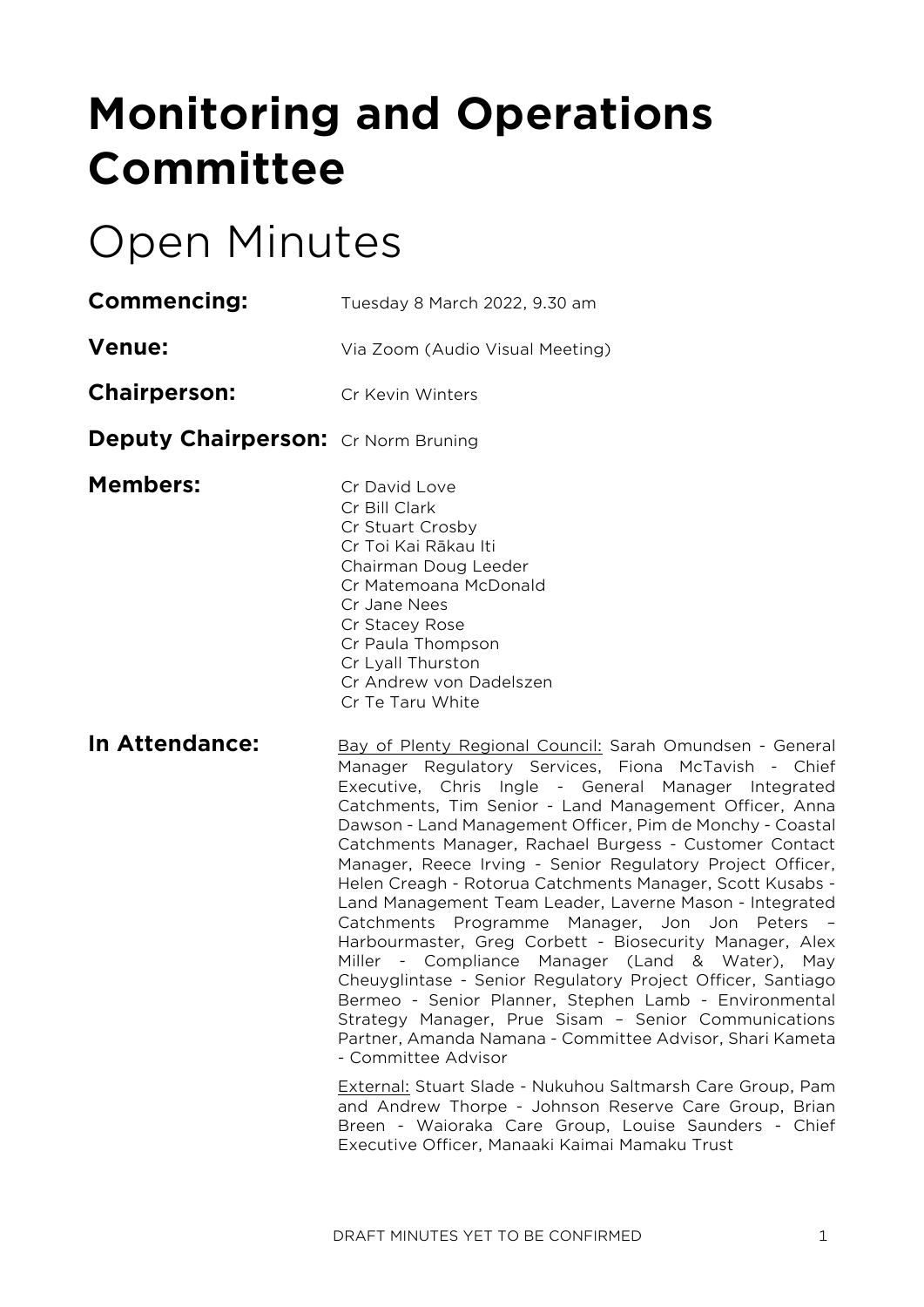**Apologies:** Cr Stacey Rose (late arrival), Cr Paula Thompson (early departure), Cr Andrew von Dadelszen (early departure)

# **Chairperson's Opening Statement**

The Chair welcomed those present and advised that the meeting was being livestreamed and recorded, and that the recording would be made available on the Bay of Plenty Regional Council website following the meeting.

Recording link: [Monitoring and Operations Committee Meeting -](https://www.youtube.com/watch?v=bMe-9R7cmj8) 8 March 2022 - YouTube

# **1. Apologies**

# **Resolved**

**That the Monitoring and Operations Committee:**

**1 Accepts the apologies from Cr Stacey Rose for late arrival, Cr Paula Thompson for early departure and Cr von Dadelszen for early departure tendered at the meeting.**

> **Thurston/von Dadelszen CARRIED**

# **2. Items not on the Agenda**

The Chairman advised that a presentation on Forestry and Carbon Farming would be received under Item 14, Consideration of Items not on the Agenda.

# **Resolved**

**That the Monitoring and Operations Committee:**

**1 Accepts receipt of the presentation on Forestry and Carbon Farming.**

**Nees/Bruning CARRIED**

# **3. Declaration of Conflicts of Interest**

Agenda Item 9.1: Kaimai Mamaku Trust Presentation - Cr Bruning declared a conflict of interest for this item as the Kamai Mamaku Trust's Chairman.

# **4. Minutes**

**Minutes to be Confirmed**

# **4.1 Monitoring and Operations Committee Minutes - 7 December 2021**

#### **Matters Arising**

 Minute Item 5.1, Chairperson's Report, third bullet point – no update had been received on the High Court decision regarding mangrove/wetland management. Staff would circulate the Minister's response to the local government sector's letter once it was received.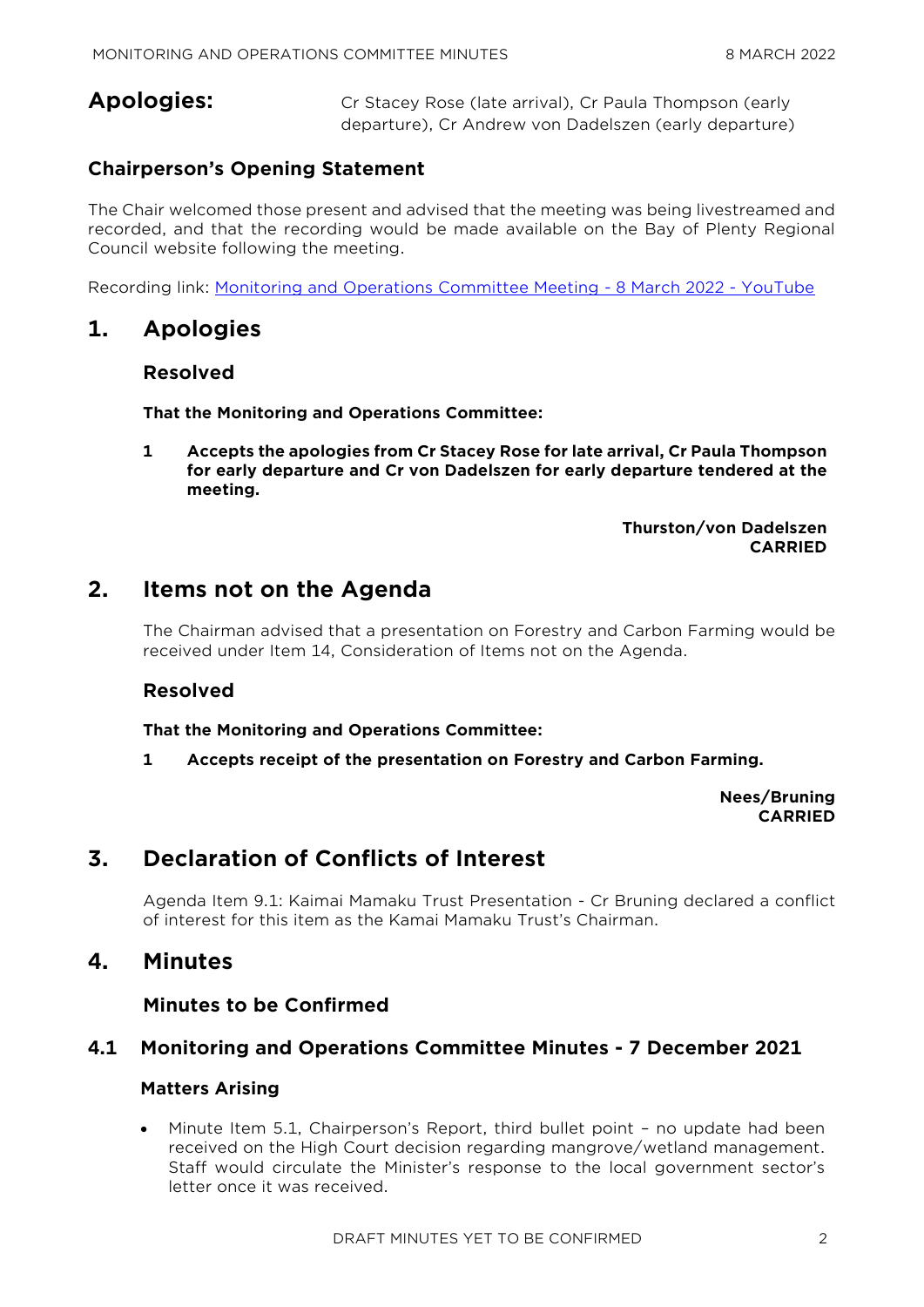Minute Item 5.4, Mount Maunganui Industrial Airshed Update – regarding a query about dust issues in Tauriko arising from the transport and handling of bulk solid material, Sarah Omundsen, General Manager Regulatory Services advised that staff are looking at what industries are now operating in the area and will report back on this at the Committee's next meeting.

# **Resolved**

#### **That the Monitoring and Operations Committee:**

**1 Confirms the Monitoring and Operations Committee Minutes - 7 December 2021 as a true and correct record.**

> **Bruning/Leeder CARRIED**

# **4.2 Public Excluded Monitoring and Operations Committee Minutes - 7 December 2021**

As the only business conducted in Public Excluded minutes was to confirm the minutes, the Committee agreed that these minutes could be confirmed in the open.

# **Resolved**

#### **That the Monitoring and Operations Committee:**

**1 Confirms the Public Excluded Monitoring and Operations Committee Minutes - 7 December 2021 as a true and correct record.**

> **Love/Winters CARRIED**

9.37 am – Cr McDonald **entered** the meeting.

# **5. Reports**

# **Information Only**

# **5.1 Summary of care group and environmental volunteer activity 2021**

*Presentation - Nukuhou Saltmarsh Care Group: Objective ID A4052576* [⇨](../../../RedirectToInvalidFileName.aspx?FileName=MO_20220308_MAT_3481.PDF#PAGE=2)

*Presentation - Johnson and Waioraka Reserves' Care Groups: Objective ID A4056173* [⇨](../../../RedirectToInvalidFileName.aspx?FileName=MO_20220308_MAT_3481.PDF#PAGE=15)

Presented by: Tim Senior and Anna Dawson (Land Management Officers), Stuart Slade (Nukuhou Saltmarsh Care Group), Pam Thorpe (Johnson Reserve Care Group) and Brian Breen (Waioraka Care Group)

#### **Key Points:**

- Outlined the substantial contribution and knowledge and growth of care groups over the past 20 years.
- Acknowledged the additional funding provided through Council's Long Term Plan (LTP) to support larger projects and additional resource.
- Care groups needed further support and funding, noting the benefits and cost value they provided.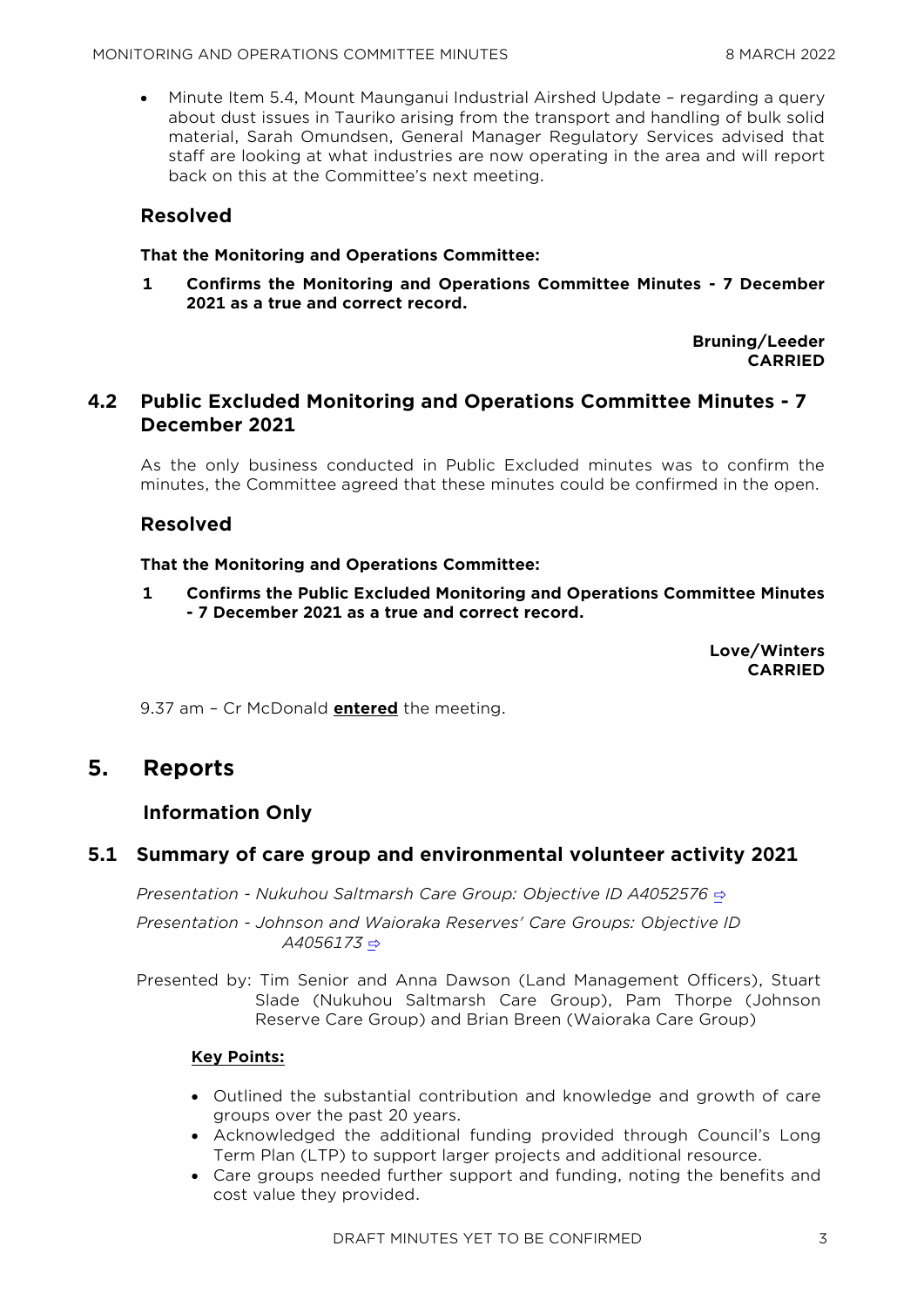- Recognised the importance of catchment groups that provided improvements to farming practices and looked forward to additional funding sought in the next LTP to support these groups further.
- Acknowledged landowners who were undertaking biodiversity and riparian work and improvements on their land.

9.51 am – Cr Stacey Rose and Cr Te Taru White **entered** the meeting.

- Presentations were provided by Care Group representatives: Stuart Slade (Nukuhou Saltmarsh Care Group, Ōhiwa harbour), Andrew and Pam Thorpe (Johnson Reserve Care Group, Welcome Bay) and Brian Breen (Waioraka Care Group, Welcome Bay).
- The presentations provided background and highlights of the care groups' activities, and acknowledged the involvement and contribution of the Councils, local agencies and members of their communities.
- Acknowledged the support of Land Management Officers, Tim Senior and Anna Dawson, alongside Dianne Paton, Parks and Reserves Coordinator, Tauranga City Council.

#### **In Response to Questions:**

• Recognised the ageing population of the volunteer workforce and hoped to encourage succession by seeking the interest of neighbouring residents who backed onto the reserves and were new to the area.

#### **Key Points - Members:**

- Congratulated and thanked the care group members for their work to support their communities and care for the environment.
- Supported care groups in encouraging the involvement of neighbouring landowners.

#### **Resolved**

#### **That the Monitoring and Operations Committee:**

- **1 Receives the report, Summary of care group and environmental volunteer activity 2021.**
- **2 Agrees to further discussion at Council's Annual Plan Workshop on 9 March 2022, further support for volunteer organisations in the forthcoming Annual Plan.**

**Thompson/Thurston CARRIED**

# **6. Presentation**

# **6.1 Manaaki Kaimai Mamaku Trust**

*Presentation - Manaaki Kaimai Mamaku Trust: Objective ID A4056174* [⇨](../../../RedirectToInvalidFileName.aspx?FileName=MO_20220308_MAT_3481.PDF#PAGE=39)

Presented by: Louise Saunders, Chief Executive Officer, Manaaki Kaimai Mamaku Trust

#### **Key Points:**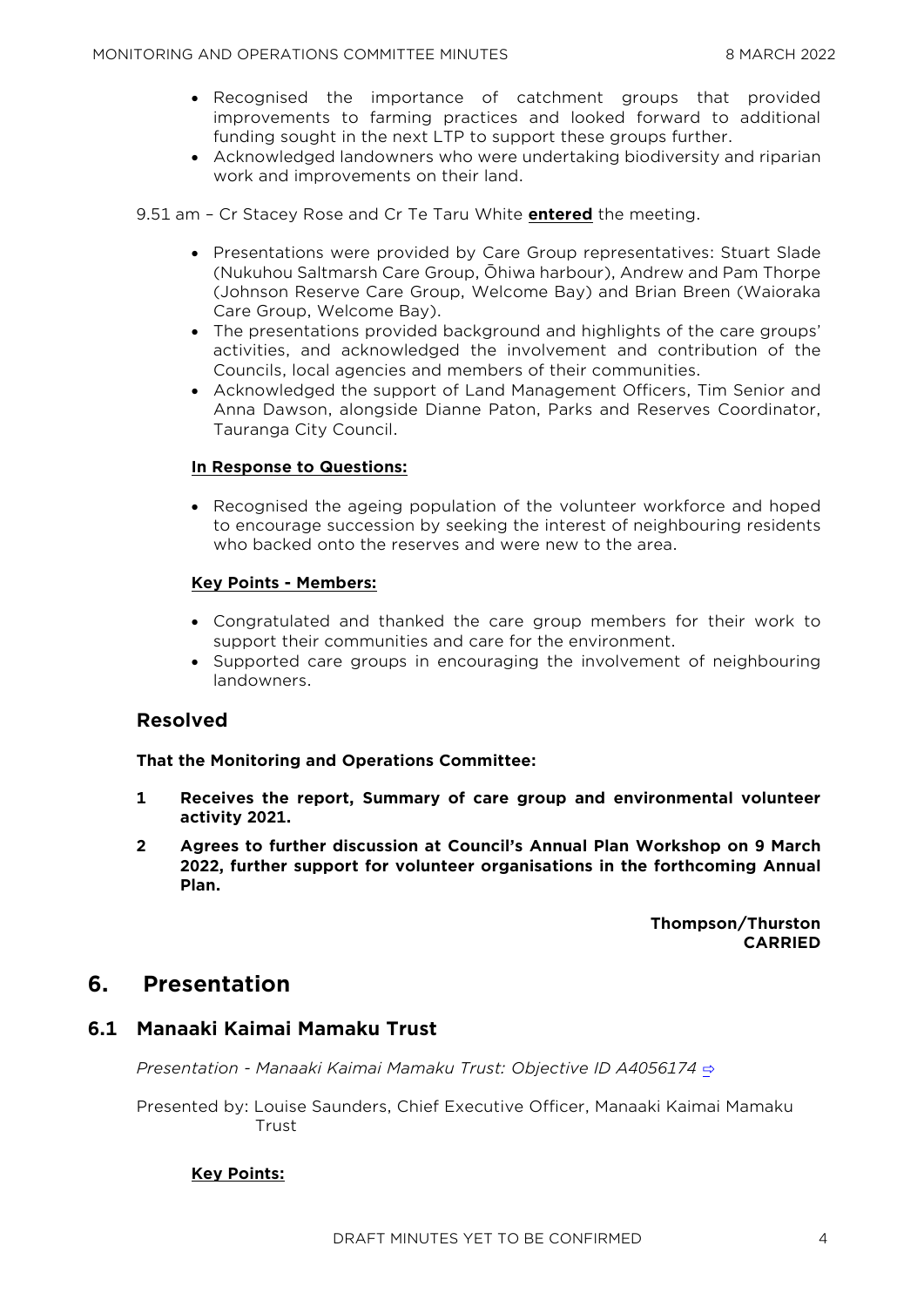- Pim de Monchy, Coastal Catchments Manager introduced Louise Saunders, noting Council's ongoing support and contribution since the formation of the Kaimai Forum in 2009.
- Background on the whakapapa (origins), structure and formation of Manaaki Kaimai Mamaku Trust (MKMT), Joint Agency Committee (JAC) and Ngā Iwi Tōpu Māori Caucus.
- Formation of the JAC was to better integrate and coordinate pest control operations throughout the Kaimai Mamaku, which had led to substantial funding contributions from stakeholder partners and was a key driver for attaining significant Jobs for Nature funding of \$19 million in 2020.
- Mission, vision and strategy approach for restoration.
- Outlined multiple long-term projects led by iwi/hapū with collaboration, integration and support from JAC partners.
- Progress of groundwork completed over the last nine months included: project and monitoring implementation, re-launch of the Forum, establishing communication channels, setup of governance, operations and specialist contractors.
- Jobs for Nature funding agreement would commence on 1 April 2022.
- Next steps: further collaboration, GIS database and monitoring, increasing capacity, further knowledge sharing, increasing community engagement and awareness, and seeking long-term funding sources.
- Community engagement would seek to address the issue of ageing volunteer numbers.
- MKMT had a significant workload ahead and were grateful for the Regional Council's support and contribution.

#### **Key Points - Members:**

- Congratulated Louise, the Trust Co-Chair and team for their mahi.
- Recognised the relationship that had been built with Iwi/hapū, which was an exemplar model for how engagement should be working.
- Recognised Council's \$1.5 million funding contribution provided to the Trust which had led to the Jobs for Nature funding.
- MKMT had received four applications for funding from younger people, which showed the reconnection of rangatahi and an upwelling from iwi/hapū and Māori community, which was gratifying to see.

10:51 am – the meeting **adjourned**.

10:51 am – Crs Stacey Rose and David Love **left** the meeting.

11:00am – the meeting **reconvened**.

# **7. Reports Continued**

# **7.1 Chairperson's Report**

Presented by: Chair Cr Winters and Sarah Omundsen, General Manager Regulatory Services, Chris Ingle, General Manager Integrated Catchments

#### **In Response to Questions:**

 Did not anticipate any overlapping issues with the new Motiti Protection Area (MPA) rules, and the Navigation Safety Bylaw (NSB) review. However, staff would be seeking feedback across the region on any emerging maritime and navigation safety issues as part of the NSB review.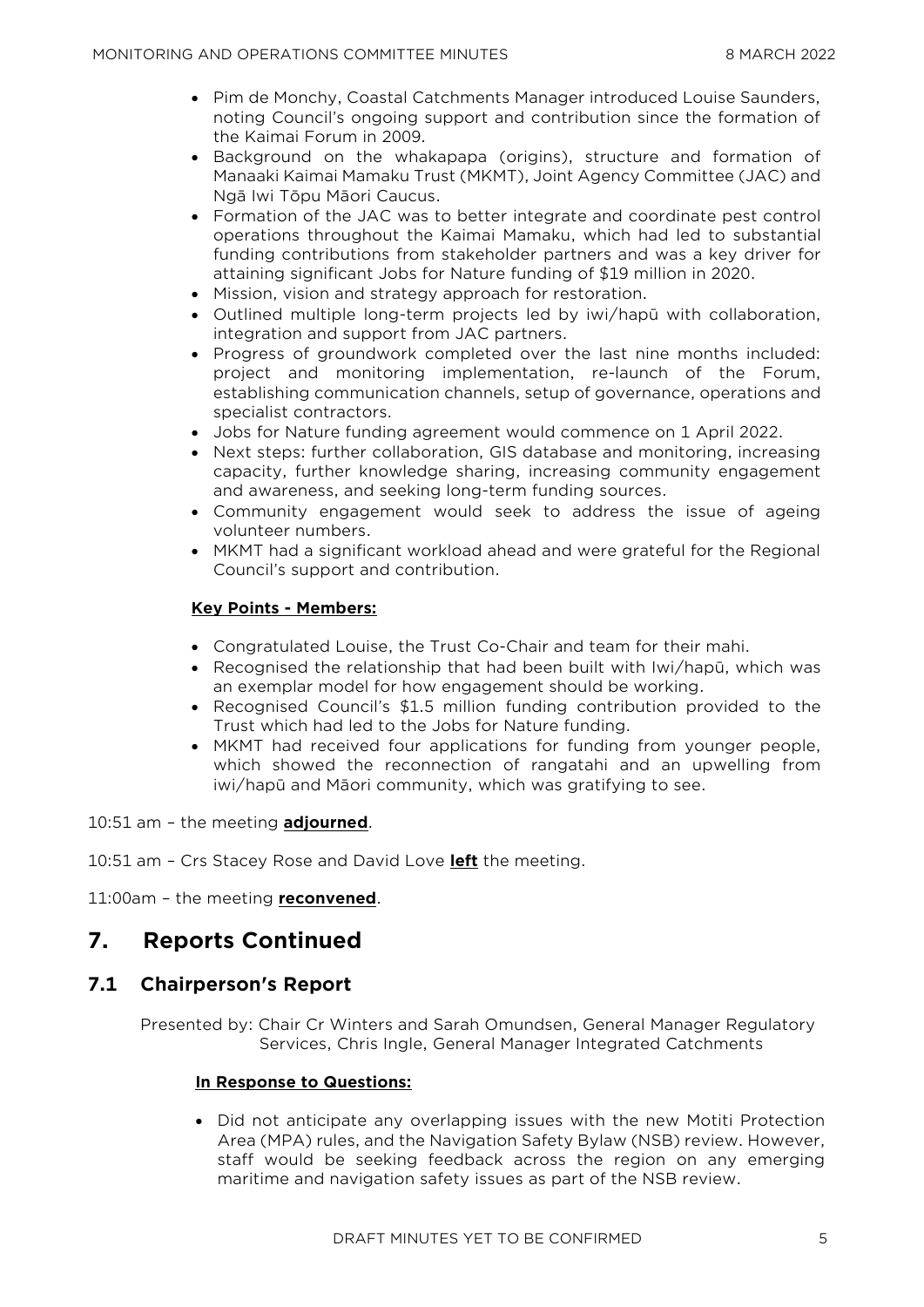The appeal made by Ngāi te Rangi Iwi Trust to the BOPRC global consent was in relation to matters within their submission, which the independent commissioners had not adopted, and they were in the process of seeking Court-assisted mediation for this.

11:07 am – Cr David Love **entered** the meeting.

 Regarding water shortage issues, Tauranga City Council were working with Toi Moana and Western Bay of Plenty District Council on future drinking water supply, including long term requirements for the Waiari stream and wider community. This work had just commenced and terms of reference were being developed for the study, followed by baseline information on water availability and likely supply requirements. Further updates would be provided on the study's progress.

#### **Items for Staff Follow Up:**

• Provide an update to councillors on the implications of the High Court judgement of the Marine and Coastal Area application for Rangataua Bay to the Transpower consent.

# **Resolved**

**That the Monitoring and Operations Committee:**

**1 Receives the report, Chairperson's Report.**

**Winters/Thurston CARRIED**

# **7.2 Customer Service Performance**

Presented by: Rachael Burgess, Customer Contact Manager

#### **Key Points:**

- It had been a busy year for customer service with approximately 68,000 interactions across the six customer service channels.
- Visits to the office were reducing and digital interactions increasing with close to 45,000 calls received through the call centre.
- Good progress had been made on improving customer service, as illustrated in the satisfaction scores across core customer service areas.
- Call measurements were providing good insights into call abandonment and resolution levels to identify where improvements could be made.
- The rates customer experience workstream was preparing for the transition of rates collection and future impacts on customer service channels, and good progress made towards the change scheduled later in the year.

#### **In Response to Questions:**

- The rates webpage was now live on Council's website and provided information on Frequently Asked Questions (FAQs).
- February 2021 January 2022 satisfaction results were collected over the past 12 months since using the new Zendesk system and would provide a baseline comparison for future results.

11:15 am – Cr Stacey Rose **entered** the meeting.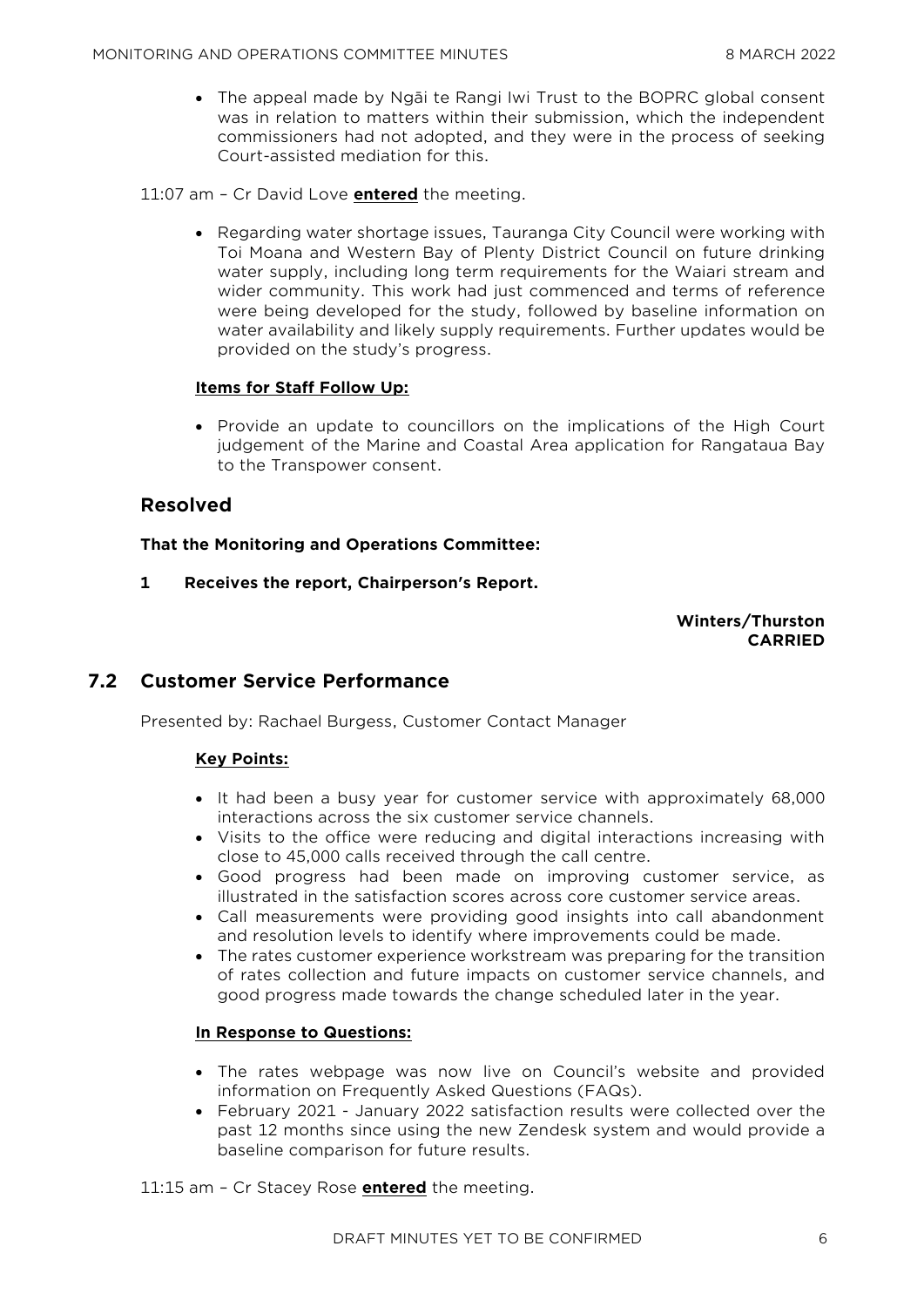- Land management, maritime and biosecurity enquiries were currently managed through the Zendesk and directed to those teams, however would be looking to manage enquiries directly moving into the next period.
- Deeper dives into call abandonment results would guide where extra resource was needed.
- Staff were only receiving a four percent response for pollution hotline satisfaction surveys and were looking at ways to improve response rates.

### **Resolved**

#### **That the Monitoring and Operations Committee:**

**1 Receives the report, Customer Service Performance.**

#### **Nees/Crosby CARRIED**

# **7.3 Mount Maunganui Industrial area update**

Presented by: Reece Irving, Senior Regulatory Project Officer

#### **In Response to Questions:**

- Regarding Council's online odour pollution prevention tool '[Report It](https://www.boprc.govt.nz/our-projects/report-it)' that was currently being trialled in the Pāpāmoa area opposite Truman Lane:
	- o The online tool was available on Council's website and was working well.
	- o Some pollution hotline customer service dissatisfaction results came from customers who wanted an immediate response or resolution, which the online tool provided some solution for, i.e. identifying recent complaints and where an odour assessment had been completed by a response officer.
	- o A wind direction overlay was being developed for the online tool.
	- o Two additional areas had been added to the online tool in the vicinity of the Alpine food factory in Judea and west of the industrial area in Te Puke. An information letter drop to residents in these areas was planned that would outline how to access and use the online tool.
	- o If community uptake of the tool was successful, it would be expanded to other locations affected by odour issues.
- Odour issues were extremely difficult to detect using technology and was best detected and confirmed using the human nose.
- Different options had been investigated to assist officers with odour complaints and enforcement and one provider engaged to support highly objectionable complaints.
- Officers undertook to respond to all complaints that were received. For selected sites, such as Ziwi, two calls to the hotline in an hour would trigger a response.

#### **Resolved**

#### **That the Monitoring and Operations Committee:**

**1 Receives the report, Mount Maunganui Industrial area update.**

#### **Thurston/Rose CARRIED**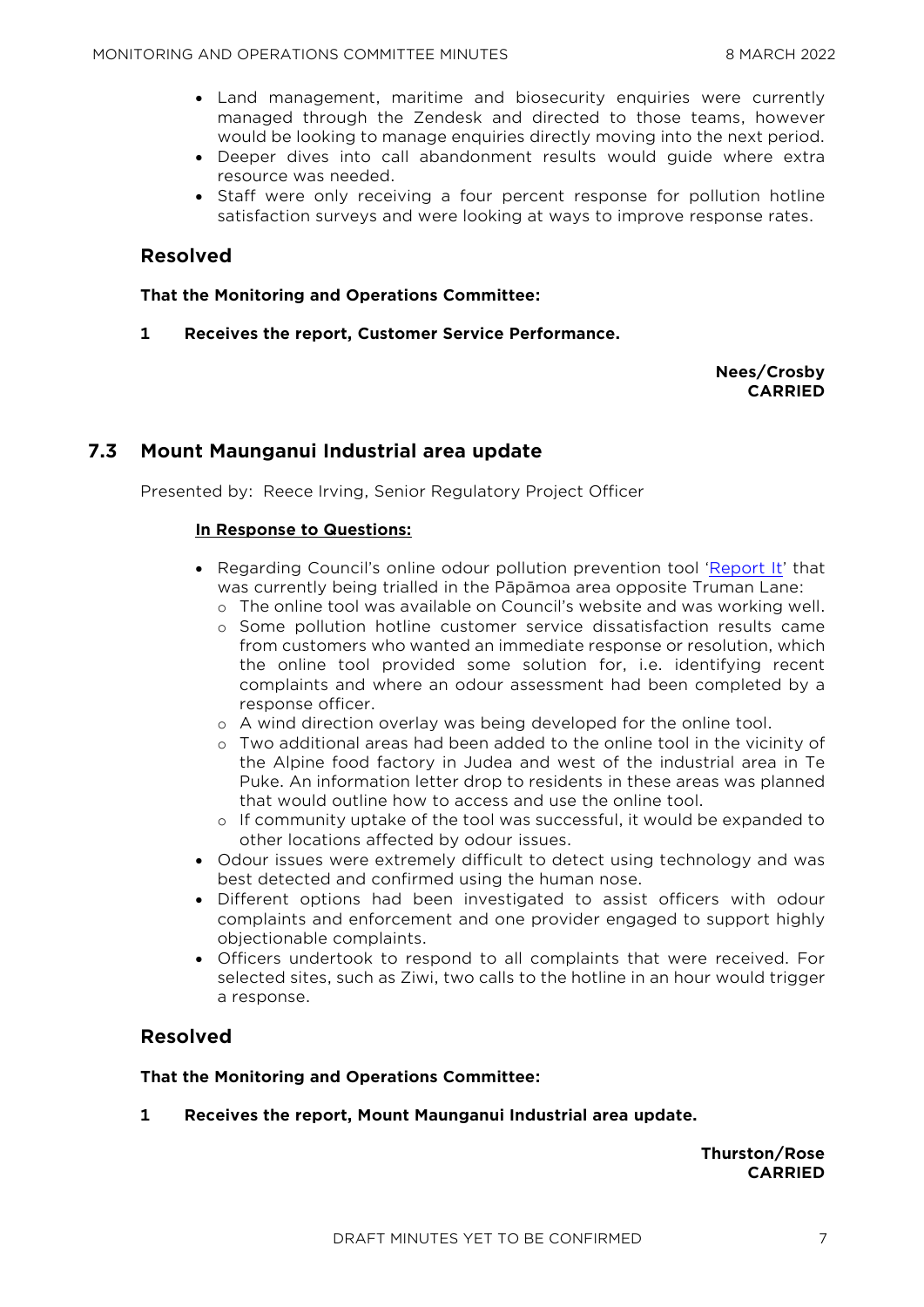# **7.4 Maritime Summer Programme Report for 2021/22**

Presented by: Jon Jon Peters, Bay of Plenty Harbourmaster/Manager

#### **In Response to Questions:**

- The number of infringements in comparison to breaches could be attributed to a portion still being processed, taking positive attitudes into account and a focus on education in Whakatāne where patrols had just been introduced.
- A future date was being sought to visit and engage with Matakana Island iwi/hapū to discuss compliance and navigation safety in Hunters Creek.
- 25 percent of the breaches identified as having no name on a vessel were applicable to powered vessels over four metres and had to follow guideline specifications.

#### **Key Points - Members:**

- Congratulated the launch of the new boat Eke Ngaru in Rotorua.
- The majority of people were conscious of those who breached the navigation safety bylaws and wanted more visibility of maritime patrols across the region.

#### **Resolved**

**That the Monitoring and Operations Committee:**

**1 Receives the report, Maritime Summer Programme Report for 2021/22.**

**White/Iti CARRIED**

# **7.5 Climate Change Programme Reporting**

Presented by: Laverne Mason, Integrated Catchments Programme Manager and Jane Palmer, Senior Planner Climate Change

#### **In Response to Questions:**

- Not enough was known about the pending national emissions budget guideline therefore responsive planning would be undertaken after its release.
- Staff did not have details as yet of Tauranga City Council's (TCC) Climate Action Plan and how it would address carbon reduction traffic transport emissions.

#### **Items for Staff Follow Up:**

 Requested further detail be provided at the next SmartGrowth Leadership Group briefing on TCC's transport emissions strategy and action plan.

#### **Resolved**

**That the Monitoring and Operations Committee:**

**1 Receives the report, Climate Change Programme Reporting.**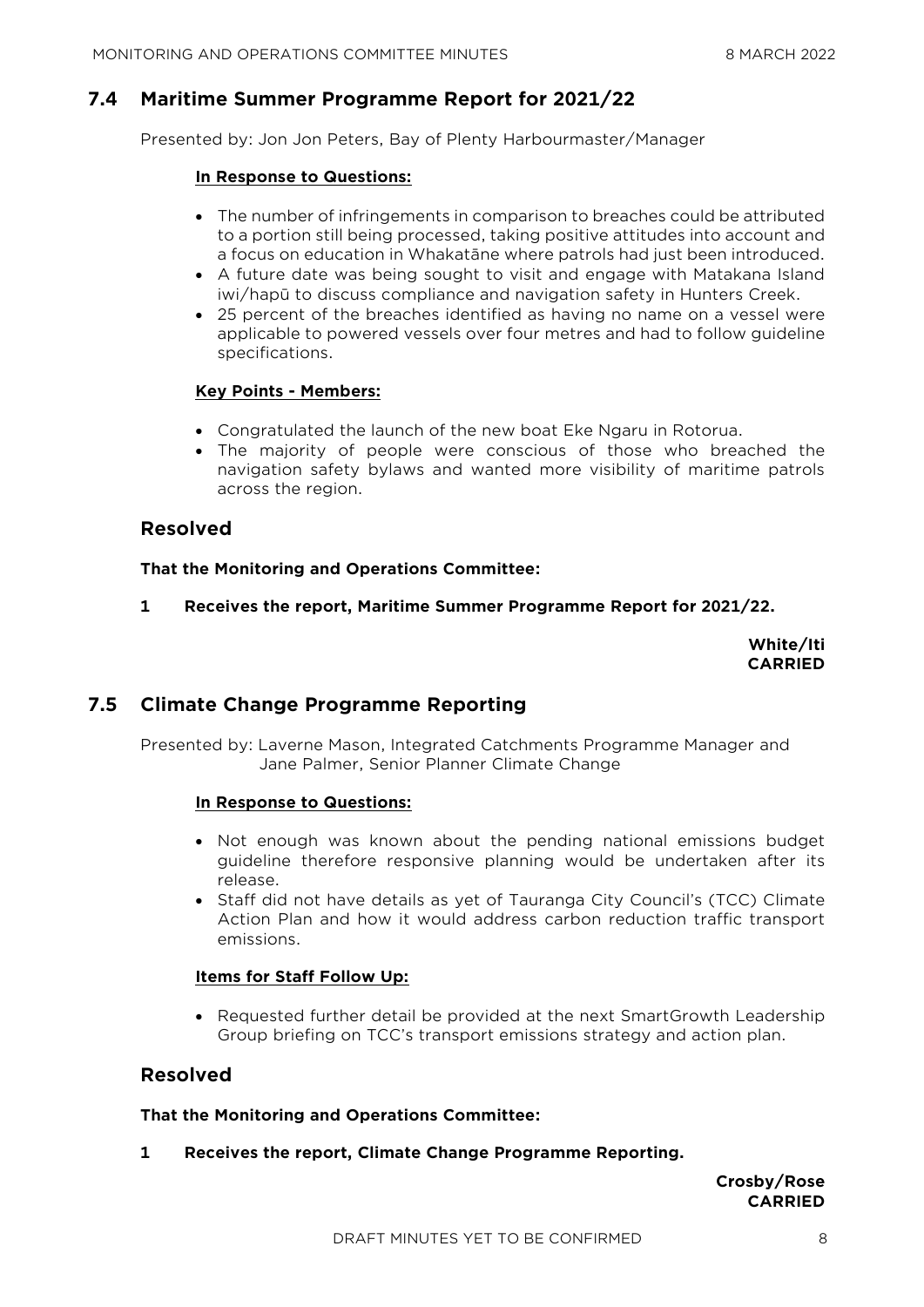12.00 pm – Cr Rose **withdrew** from the meeting.

# **7.6 Lake Rotorua Sustainable Land Gains 2017 - 2022**

*Presentation - Lake Rotorua Catchment Update: Objective ID A4056179* [⇨](../../../RedirectToInvalidFileName.aspx?FileName=MO_20220308_MAT_3481.PDF#PAGE=45)

Presented by: Helen Creagh, Rotorua Catchments Manager and Scott Kusabs, Land Management Team Leader

#### **Key Points:**

- Paid tribute to the late Geoff Ewert and his significant contribution/work.
- Provided a presentation on the progress made towards sustainable nutrient loads that involved strong working relationships with landowners, critical sources areas, management of phosphorus and environmental programmes to improve water quality.
- Staff had in depth knowledge of farm-scale information, data management systems/processes and strong relationships with farmers, most of whom had good compliance, buy-in and solutions.

#### **In Response to Questions:**

- Confirmed that the proposed legislation on carbon sequestration was driving land use change and the uptake of the incentive scheme.
- Support for the use of Overseer had been ongoing in the Lake Rotorua catchment following its review and hoped to see this continue following the Government's response.
- Staff had reviewed the incentive scheme's policy following the review of Overseer, with a focus on securing land use change.
- Use of detainment bunds as an option for critical source area management and loss of phosphorus was being looked at as part of the regional plan review, and would require engineering design oversight in construction.
- Staff were confident that other interventions would help drive land use change to achieve the sustainable nitrogen load by 2032.

#### **Key Points - Members:**

- Acknowledged the passing of Geoff Ewert.
- Further consideration was needed regarding the use of detainment bunds and potential opportunities to meet the economic benefit.
- Referred to the Lakes Water Quality Society conference presentation by Ian McLean and the need to consider a review of the Rotorua Te Arawa Lakes Strategy Group terms of reference to take into account longer-term changing climate conditions.

#### **Resolved**

#### **That the Monitoring and Operations Committee:**

**1 Receives the report, Lake Rotorua Sustainable Land Gains 2017 - 2022.**

**White/Thurston CARRIED**

12.25 pm – Cr Thompson and Cr White **withdrew** from the meeting.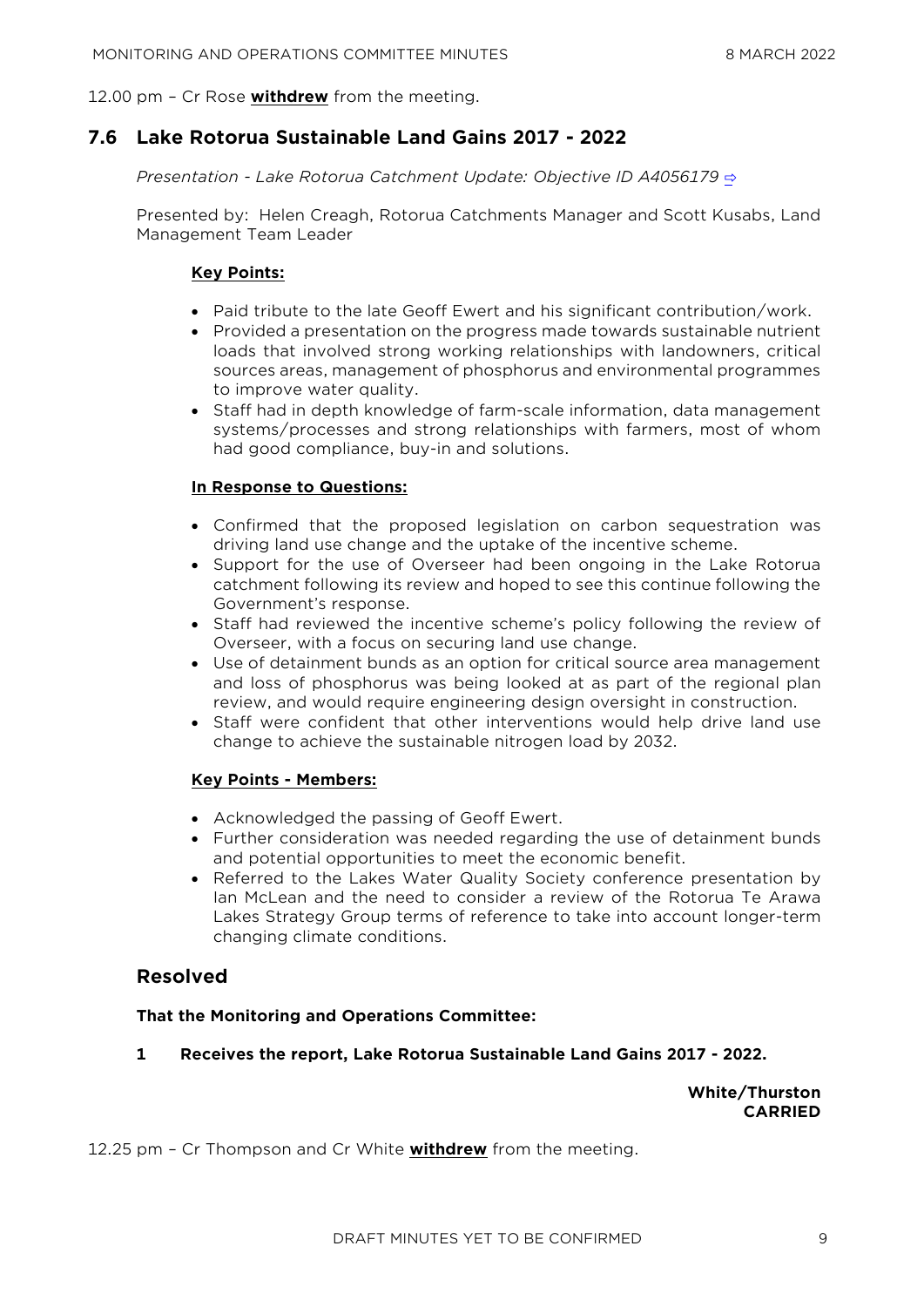# **7.7 Biosecurity Activity Budget Trends 2016 - 2021**

*Presentation - Biosecurity Budget Trends: Objective ID A4056177* [⇨](../../../RedirectToInvalidFileName.aspx?FileName=MO_20220308_MAT_3481.PDF#PAGE=56)

Presented by: Greg Corbett, Biosecurity Manager

#### **Key Points:**

- Provided key highlights and trends for the biosecurity activity on exclusion, eradication, progressive containment, sustained control, aquatic and marine pests, wallabies, wild kiwifruit and woolly nightshade.
- Delivery and a desire from mana whenua to participate in wallaby control was being worked through with government agencies.

12:46 pm – Cr Love **entered** the meeting.

#### **In Response to Questions:**

 Treasury had granted \$6.9 million of ongoing funding for pest management across the country after the Jobs for Nature funding ended in June 2024.

#### **Action Follow-up:**

• Provide councillors an estimation on the consumption of biomass from browsing pests in the region.

# **Resolved**

#### **That the Monitoring and Operations Committee:**

**1 Receives the report, Biosecurity Activity Budget Trends 2016 - 2021.**

**Nees/Clark CARRIED**

# **7.8 Overview of WWTP Compliance in the Bay of Plenty Region - 2021/22**

Presented by: Alex Miller, Compliance Manager – Land & Water, and May Cheuyglintase, Senior Regulatory Project Officer

#### **Key Points:**

- Highlighted areas of challenge in regard to wastewater treatment plant and ongoing network overflows.
- General compliance had shown slight improvement and encouraged with the good results in response to overflow issues.
- The uptake of best practice guidance provided assurance that unforeseeable events were being well managed.

#### **In Response to Questions:**

- Staff are satisfied with the best practice guidelines for managing overflows, which had been developed with Toi Te Ora and Territorial Local Authorities (TLA) and in consultation with tangata whenua.
- The annual compliance reports are shared with TLA staff.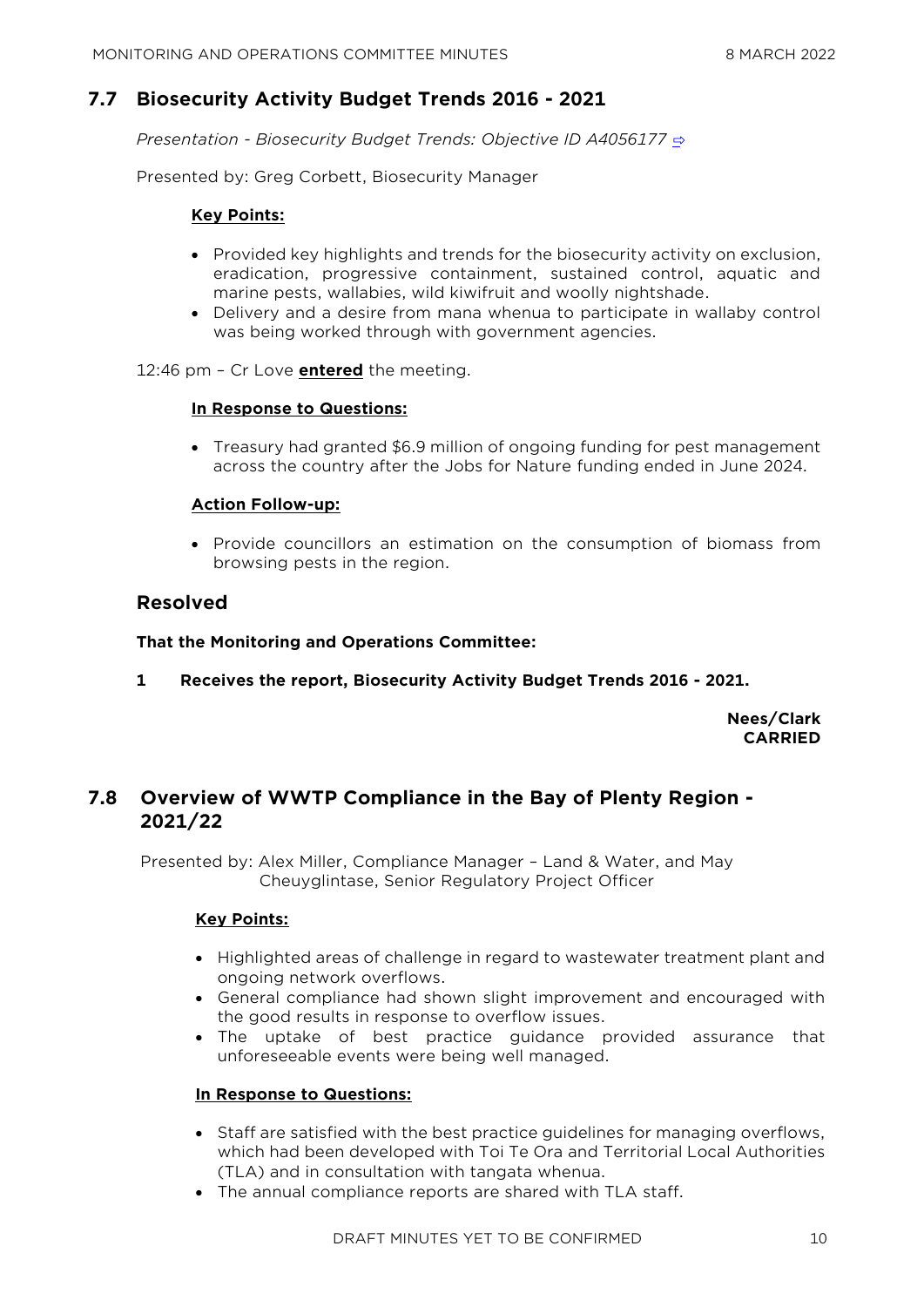Staff were engaging with TLAs that have consents due for renewal in 2026.

#### **Key Points - Staff:**

 Staff were available to present at relevant TLA meetings with councillors where requested.

#### **Items for Staff Follow Up:**

- Provide a category breakdown of overflow incidents to identify the reason of non-compliance in future reporting, i.e. infrastructure failure, human intervention, external contractor fault.
- Encourage compliance reports to be shared with TLA elected members to ensure an appropriate level of awareness and understanding of the size of their TLA compliance issues.

# **Resolved**

#### **That the Monitoring and Operations Committee:**

**1 Receives the report, Overview of WWTP Compliance in the Bay of Plenty Region - 2021/22.**

### **McDonald/Crosby CARRIED**

# **8. Consideration of Items not on the Agenda**

# **8.1 Presentation on Carbon/Forestry Farming**

*Presentation - Forestry and Carbon Farming: Objective ID A4052563* [⇨](../../../RedirectToInvalidFileName.aspx?FileName=MO_20220308_MAT_3481.PDF#PAGE=67)

Presented by: Santiago Bermeo, Senior Planner

#### **Key Points:**

- Provided an introduction on the issue of carbon sequestration of exotic pine vs native forest.
- Two separate discussion papers had been released:
	- o Proposed changes to forestry settings under the Emissions Trading Scheme (ETS) - by the Government (Ministry for Primary Industries (MPI) and Ministry for the Environment (MfE)); and
	- o Green Paper Managing Forestry under Carbon Prices by Yule Alexander Limited (commissioned by several district councils and Beef & Lamb New Zealand).
- Outlined the potential issues with land conversion, proposed solutions and other considerations to the government's proposal to ban permanent exotic forestry from the ETS.
- Suggested next steps would include responding to the Yule report, making a submission to the MPI/MfE discussion document, contributing to the sector-wide position and keeping a watching brief on impacts for Council's work.
- Links to the discussion papers and additional information for further reading was provided in the presentation:
	- o [ETS: reward native not pine forest | RNZ](https://www.rnz.co.nz/national/programmes/ninetonoon/audio/2018833209/ets-reward-native-not-pine-forest)
	- o [Managing exotic afforestation incentives \(beehive.govt.nz\)](https://www.beehive.govt.nz/sites/default/files/2022-03/2022%20ETS%20Forestry%20-%20Discussion%20Document%20on%20Managing%20exotic%20afforestation%20incentives.pdf)